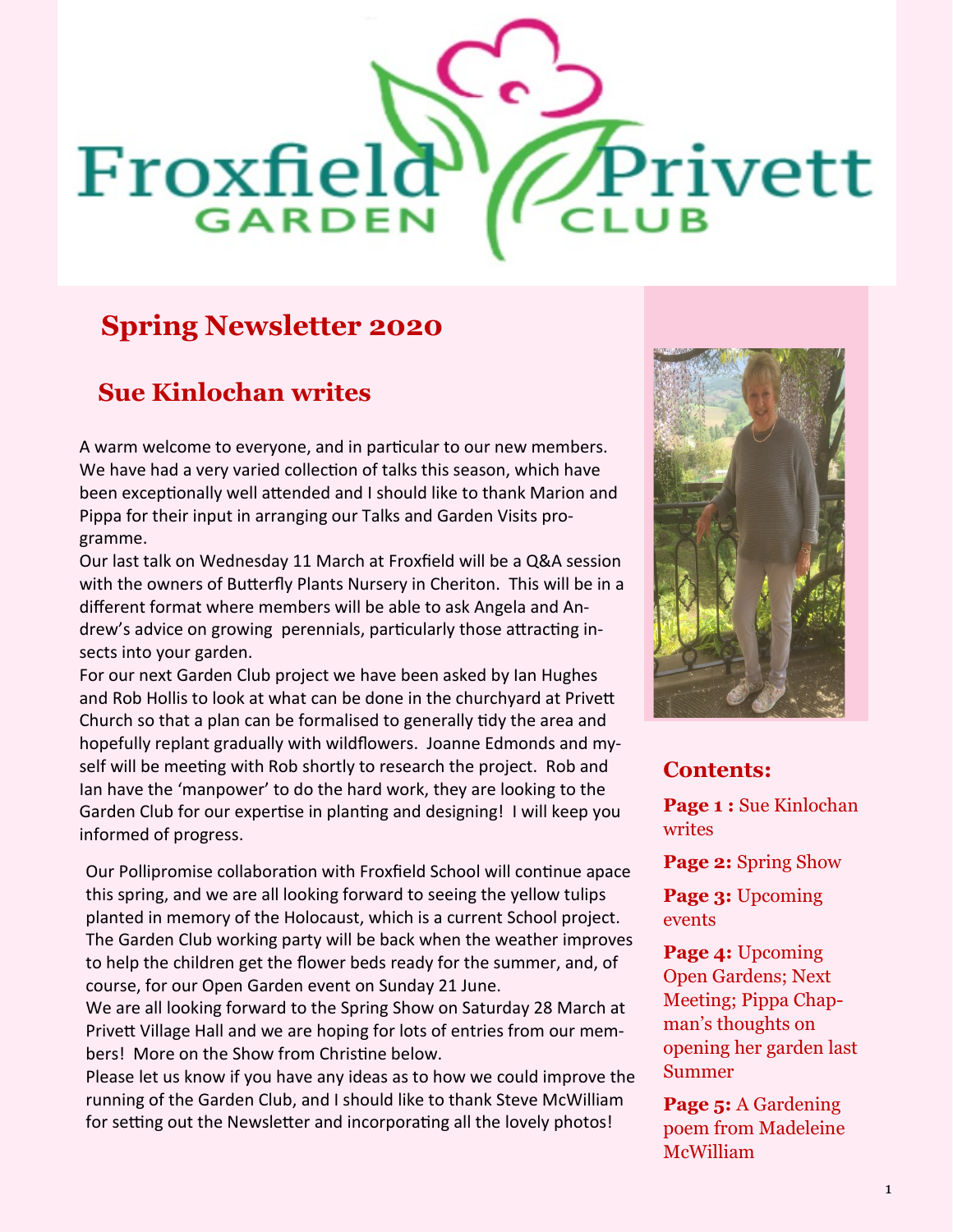### **SPRING SHOW 2020**



### **Christine Stephens writes:**

Hello Everyone

As ever I have been watching the weather hoping that we will have a good display at the Spring Show on 28<sup>th</sup> March. Thankfully my daffodils were only just through the ground for most of the storms, so there might be some blooms that I can enter.

Whatever happens in the garden, there are still the flower arranging and cookery classes. This year the large flower arranging class is "A Host of Golden Daffodils". I learnt that poem as a child and can still remember the first verse, so I hope we will celebrate the 250<sup>th</sup> Anniversary of the birth of William Wordsworth with even more daffodils than usual.

No recipes have been included for the cookery classes so I look forward to seeing your choice of flavours for the swiss roll together with favourite recipes for the ginger biscuits and lemon meringue pie.

It was with sadness that I learnt that Ruth Hiscock was closing the Rainbow Nursery at the end of last summer term. She has been a strong supporter of the garden club over the years. The bugs on tiles from the summer show in 2018 were particularly memorable.

However, I am pleased to report that the Froxfield Pre-School will be putting in pictures of daffodils. I am expecting some colourful entries.

The Montessori Nursery in Privett and Froxfield Primary School are also continuing their support of the show with entries on the theme of Recycling and Collages of Natural Materials.

Show schedules with entry forms and details of all the classes have been emailed out to members and are available as hard copies at both Froxfield Stores and Budgens (West Meon Hut service station). Please return your entries either to Froxfield Stores or a committee member (not Budgens) by 5pm on Thursday 26<sup>th</sup> March.

Finally, my regular request for plants, produce and garden sundries for the Bring and Buy stall at the Show. As well as providing plants used to our microclimate it gives the Garden Club funds a welcome boost.

I look forward to seeing you at the Spring Show.

Christine

christine@tcfk-[stephens.co.uk](about:blank)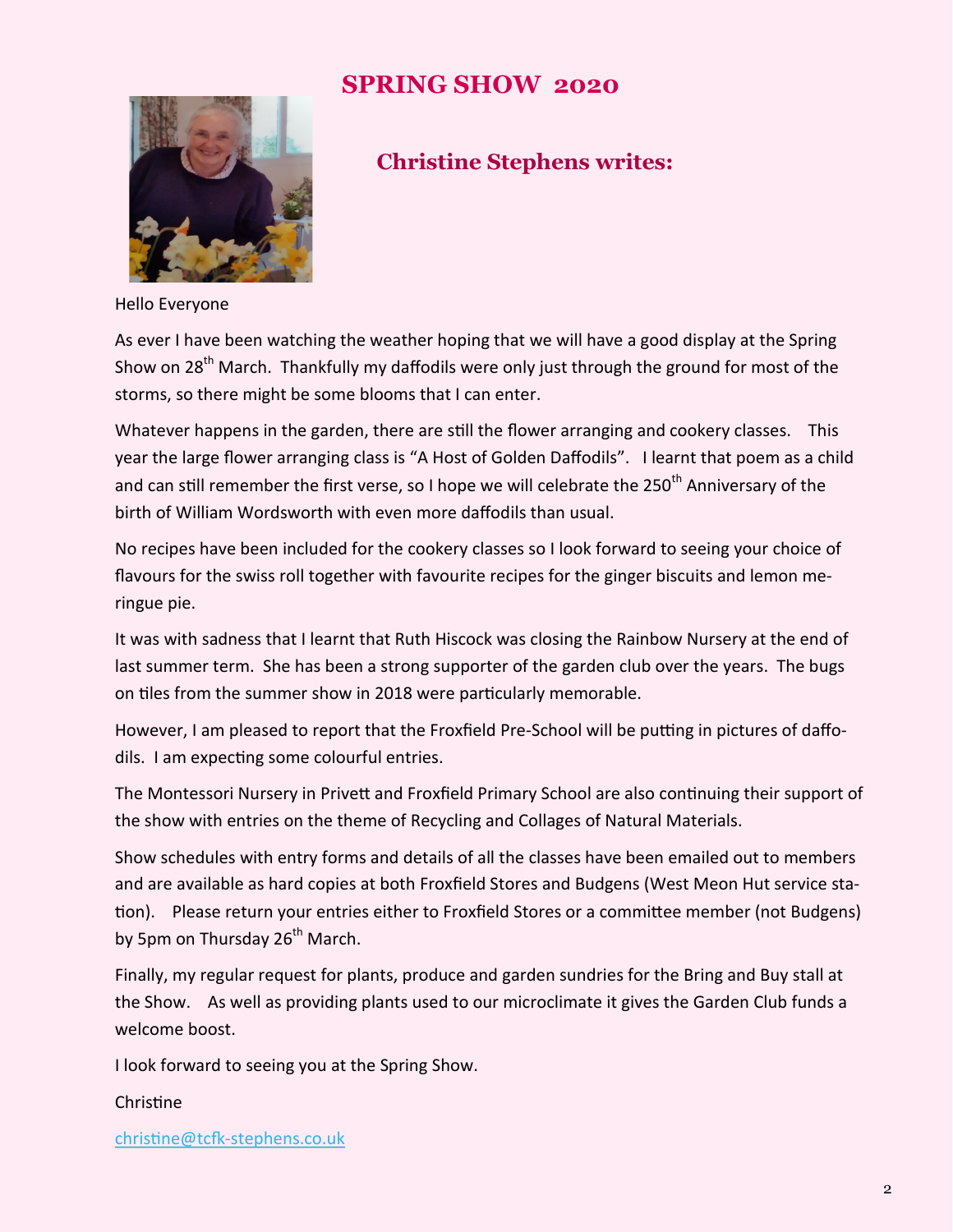#### **UPCOMING EVENTS**

In order to ensure that the subjects for our talks and garden visits are more varied and interesting, we have set up a Sub Committee within the Garden Club to identify and plan our speakers and events to provide maximum benefit to our members. The people heading up the Sub Committee continue to be Marion Gimson, Pippa Chapman and Sue Kinlochan.

#### Our next outing of the year is an evening visit to Down Place, South Harting GU31 5PN.

Cost £12 to include wine and nibbles. Tuesday 16th June at 6.30pm

A lovely downland garden with fantastic views of the surrounding countryside, extensive herbaceous, shrub and rose borders merging into a natural wild flower meadow renowned for its collection of wild orchids. We have chosen the date of our visit to hopefully coincide with the flowering of the orchids! Please contact Pippa Chapman om 01730 624000 or pjmchapman@yahoo.co.uk.



Following Down Place we have an outing to Malverleys, Near Newbury. RG20 0AA—Tuesday 7th July at 2pm

We have booked an exclusive garden tour of these beautiful gardens surrounding a large country house (not open). We are so lucky to be able to offer this visit as the garden is not usually open to the public. We have hired the local community bus which takes 16 people (therefore limited availability) for a total cost including a seat on the coach, entry and tour of the garden and tea and cake of £19 . Otherwise, for members wishing to drive themselves the cost is £10 per head. See overleaf for photos of the gardens. Please book with Sue Kinlochan 01730 829756 or [sue.kinlochan@gmail.com](mailto:sue.kinlochan@gmail.com)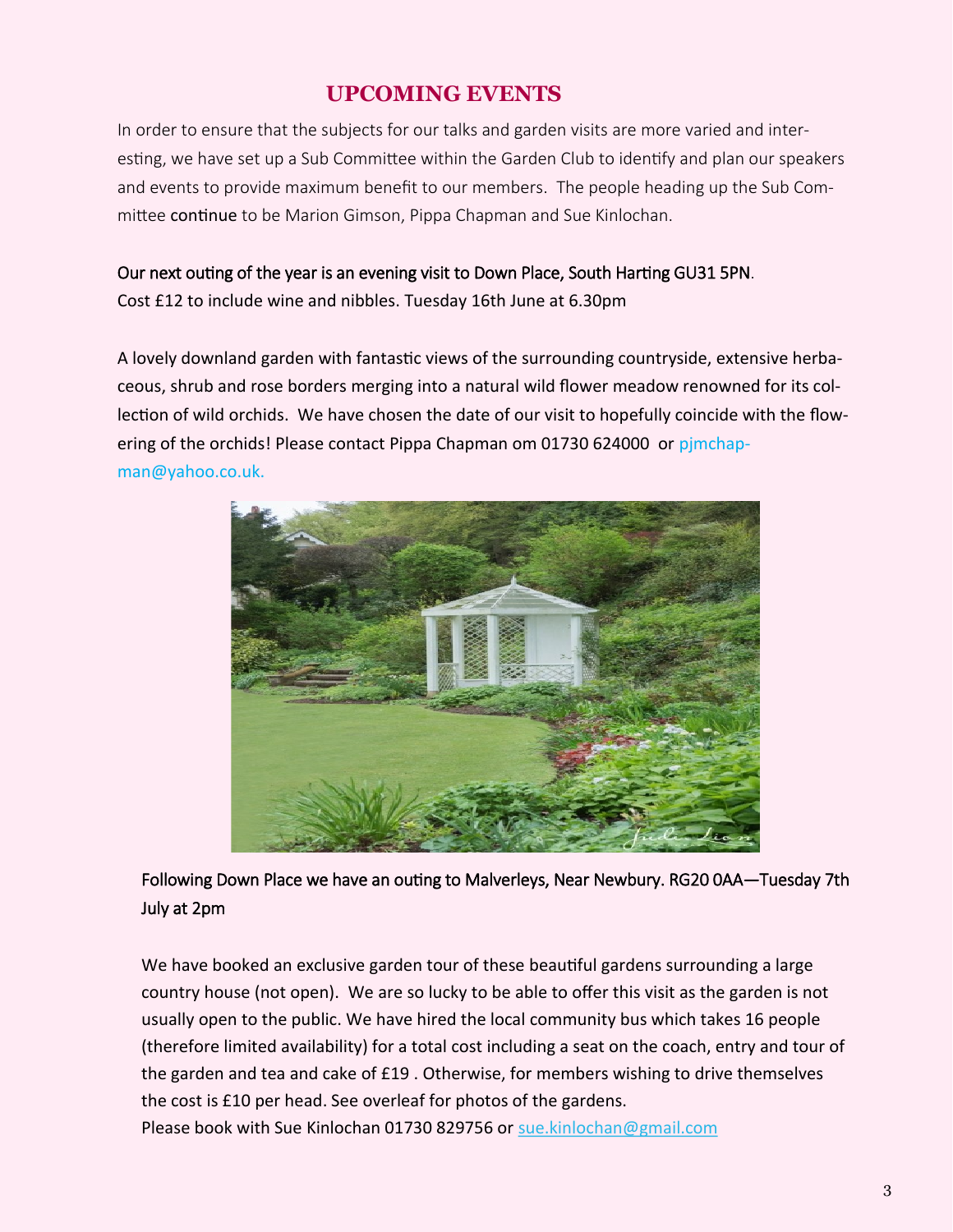

#### **UPCOMING OPEN GARDENS**

Sunday 21st June 2020- 2pm 'Guiles' Froxfield Green GU32 1DQ by kind permission of Jan Cole

Froxfield School 'Flower Beds with planting for Pollinators' by kind permission of the School Governors and Head Teacher

Judy Quarry is now unable to open Glebe Cottage for the Garden Club. We are trying to find a replacement but it may be difficult at this late stage.

#### **NEXT MEETING - WEDNESDAY 11th MARCH**

Plants for attracting Pollinators into your garden. A talk by Angela & Andrew Ward of Butterfly Plants Nursery Cheriton

### **PIPPA CHAPMAN'S THOUGHTS ON OPENING HER GARDEN LAST SUMMER**

As I dash in and out from gardening amid the wind and rain, I am reminded of last Spring when we were preparing for the Open Gardens in July. I was and still am a novice gardener having newly moved from London. However, I learnt such a lot with the wonderful help of Trish Ross teaching me, that the many pretty purple 'spire' flowers that we had in the beds, were in fact weeds, and in fact many things in the beds were weeds! I really enjoyed and (Continued overleaf)

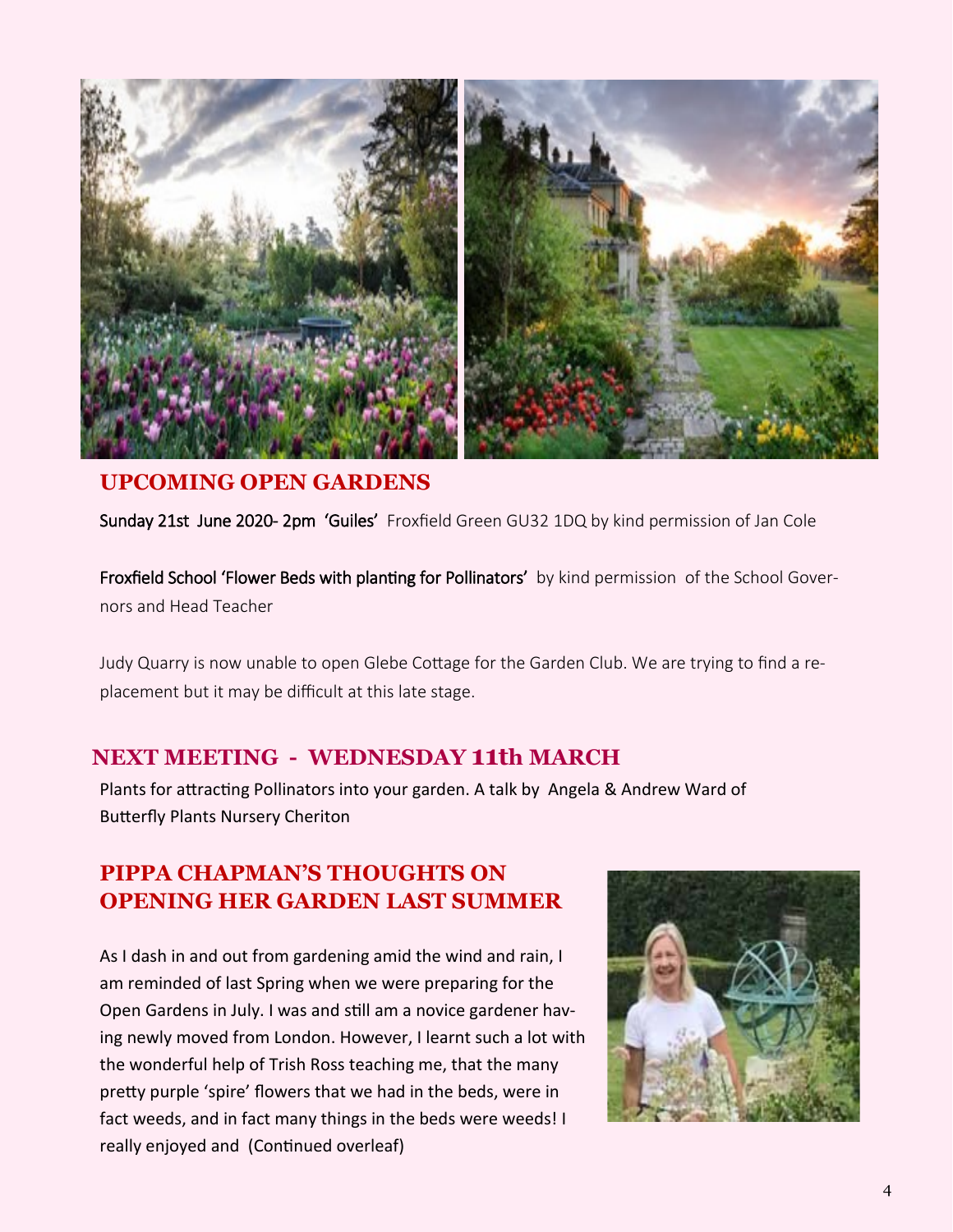looked forward to our fortnightly, chatty gardening mornings together. I couldn't have done it without her help and the lovely plants that Sue Kinlochan propagated to fill in the 'gaps'...however we could have done without the deers' severe pruning' of my new roses a week before the Open Gardens...no coal tar soap was going to put them off! Thinking back, it was a bit stressful but I am so pleased I put myself up for the challenge as it rejuvenated the garden and made me love gardening!

#### **A GARDENING POEM FROM MADELEINE MCWILLIAM**

Gardening Nah! Not me, I said I'm not the sort to dig a bed. All that mud and worms and weeds, And anxiously tending trays of seeds

No, not for me that weather-watching, Turning composts, and slug-catching. As for the Latin names for plants remembering them, leads a merry dance!

How then, you ask, did I get hooked? Well ,there were several aspects I'd overlooked, Like the peace and quiet as I work alone, A welcome respite from a busy home

Then there are the Robins who watch me rake, And seem to scold for the time I take. Whilst they, from a branch, not far away Impatiently wait for their meal of the day.

Perhaps I like spring when the flowers appear Or the reward of vegetables in season rare. Runner beans on poles, sweet peas too, Roses perfumed and of delicate hue.

What the lure is, I'm not quite sure, But time in the garden is never a bore. My problem is I need a longer day, Enough from me I've had my say!